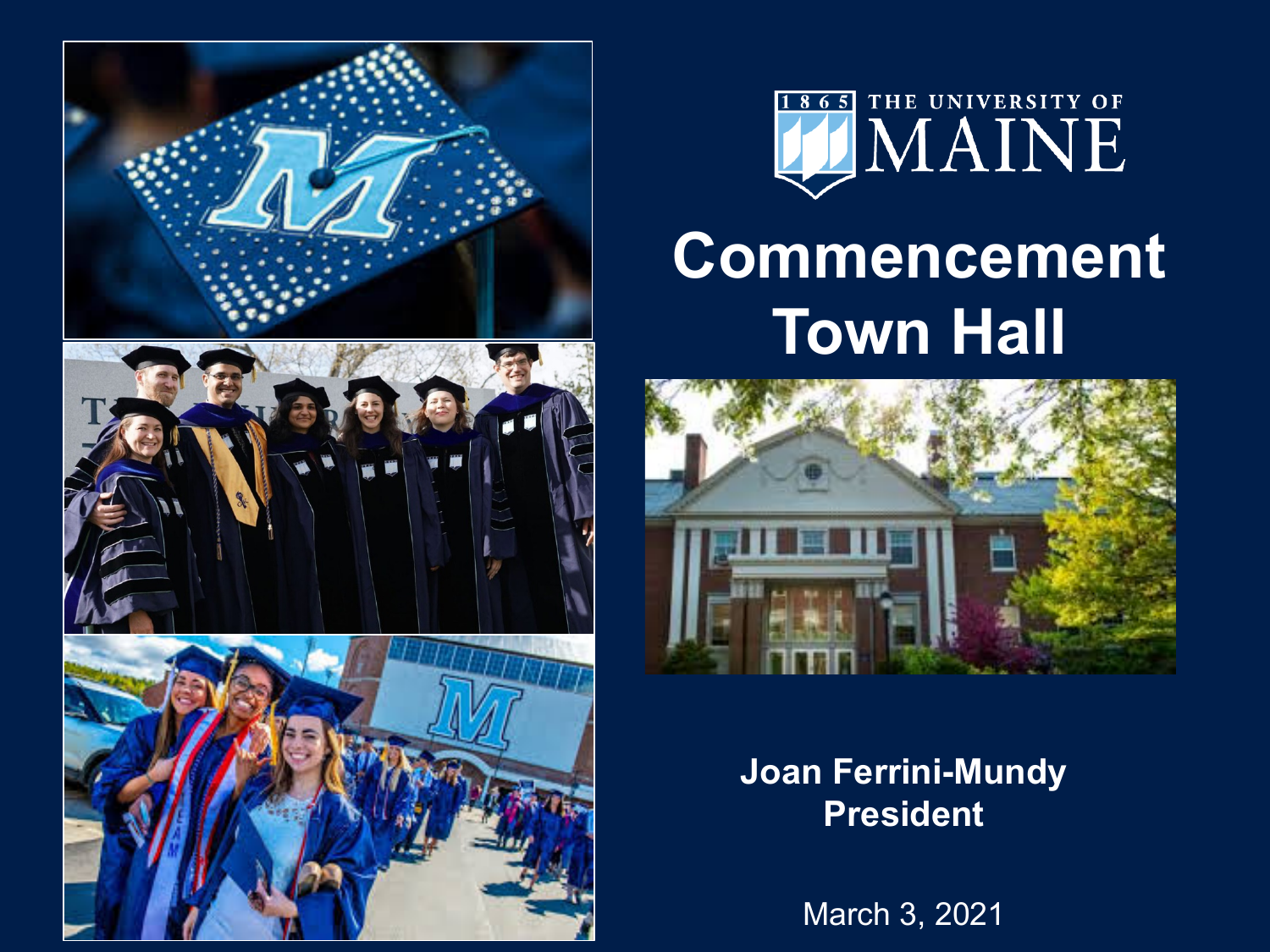#### UNIVERSITY OF **Thanks for your suggestions!**

- The University of Maine Commencement Committee has been meeting since July 2020 to explore commencement options for the May 2020 and May 2021 graduates.
- After receiving campus and community feedback through various mechanisms, the committee has explored alternative options, attempting to incorporate the suggestions while staying in compliance with civil, health and safety guidance.

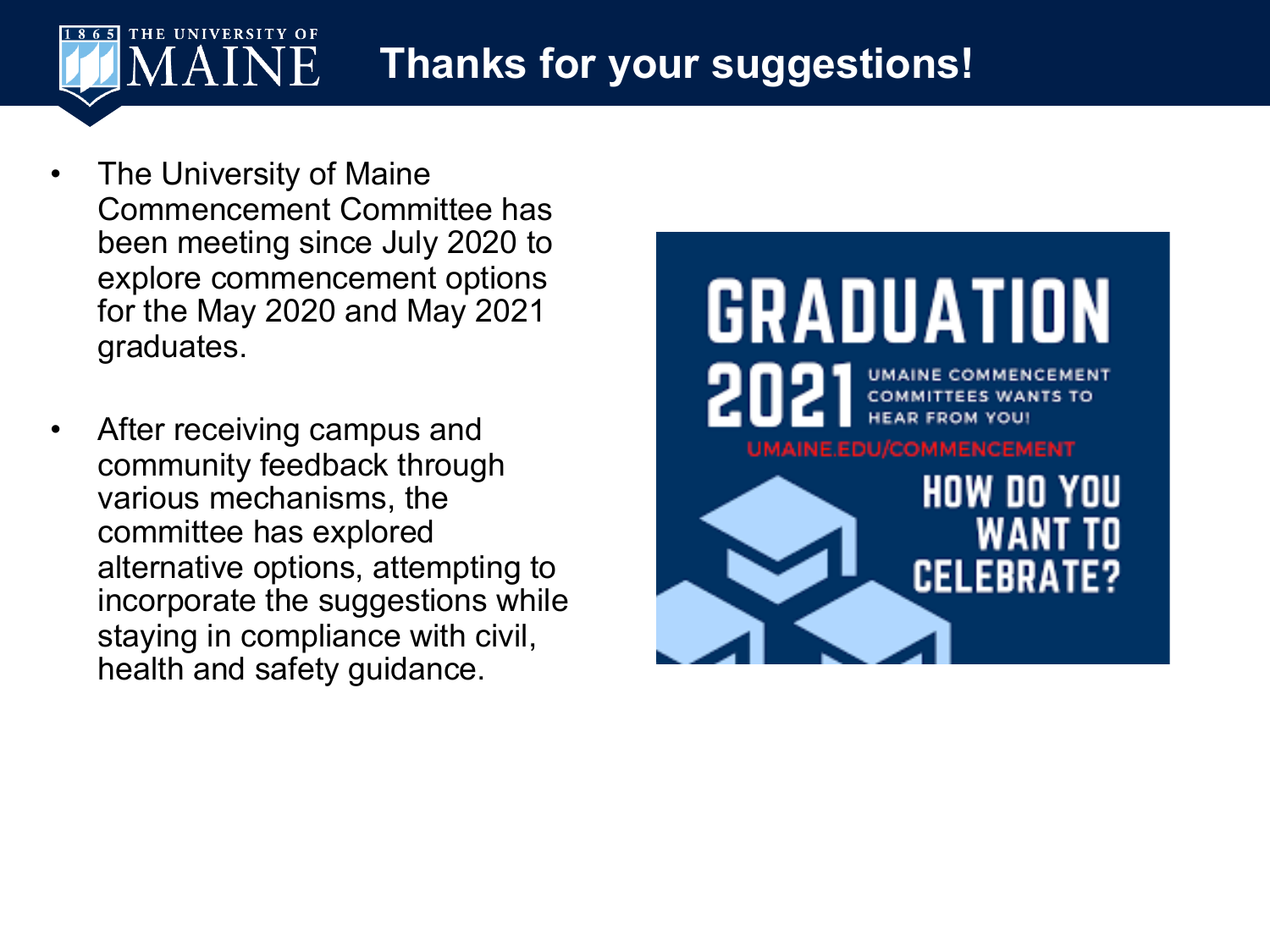# **Commencement Plan Details**

• **A hybrid commencement experience** that would include virtual commencement ceremonies broadcast on May 7 (Graduate students) and May 8 (Undergraduate students) for public viewing.

HE UNIVERSITY OF

- **Traditional commencement ceremony elements**  (speeches, music, etc.).
- **Student recognition week** would be celebrated in a manner similar to last year with highlights of honored faculty and students and special departmental and programmatic celebratory ceremonies/observances released each day.



umaine.edu/commencement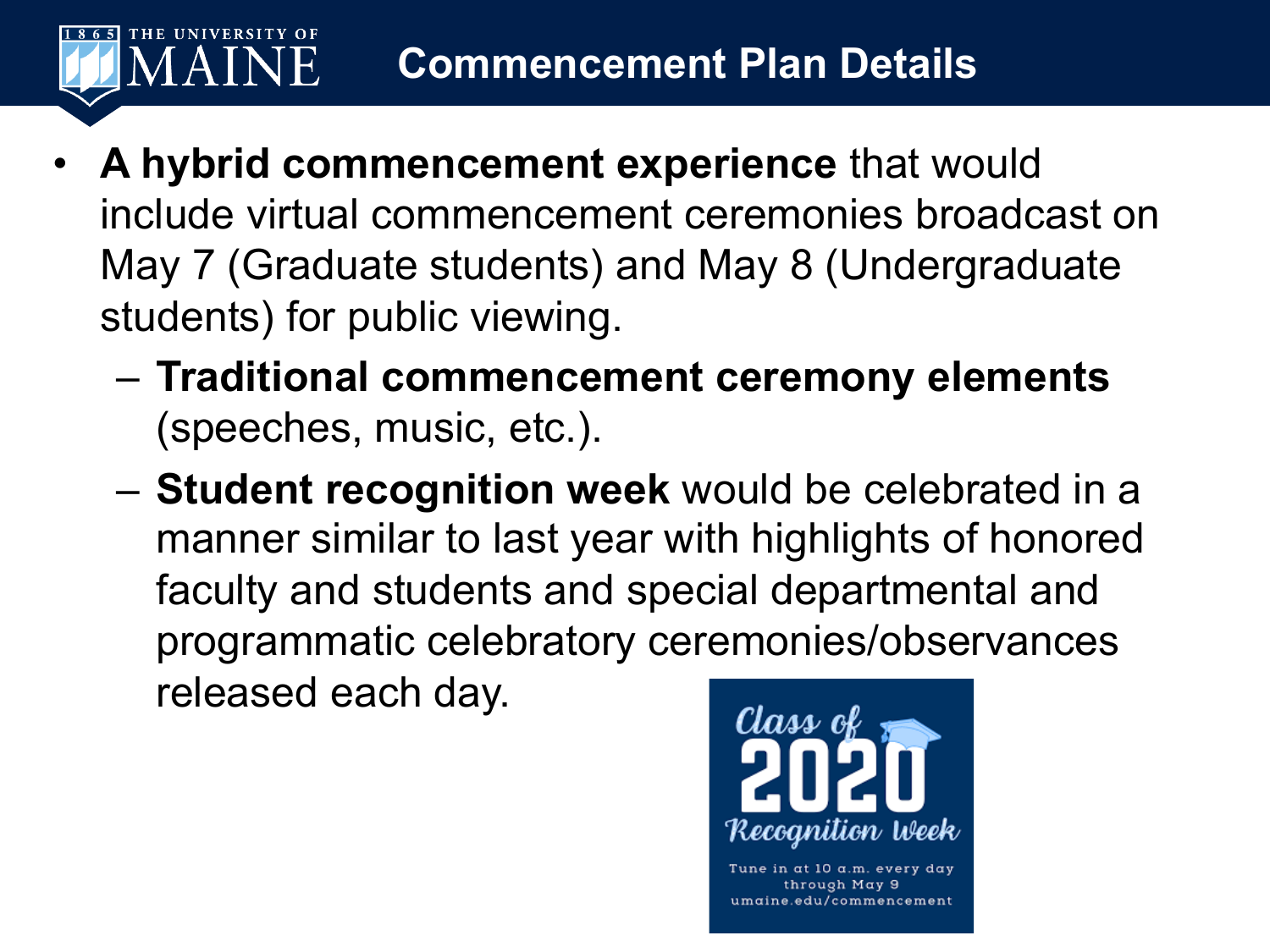## **Commencement Plan Details**

• **A hybrid commencement experience** that would include virtual commencement ceremonies broadcast on May 7 (Graduate students) and May 8 (Undergraduate students) for public viewing.

**HE UNIVERSITY OF** *A* A I N E

- **An in-person commencement experience** that allows graduates (May 2020 and May 2021) to process across the stage, retrieve their diplomas, have their names announced and have their photographs taken, that complies with civil, health and safety guidance. No audience or guests will be permitted.
	- This experience would be captured on video and the footage would be incorporated into the virtual commencement ceremony.
	- Graduates who are unable to participate in the in-person experience will have opportunity to participate through an alternative virtual mechanism.
	- The Graduate School will work with colleges and individual graduate programs to facilitate and provide zoom hooding celebrations.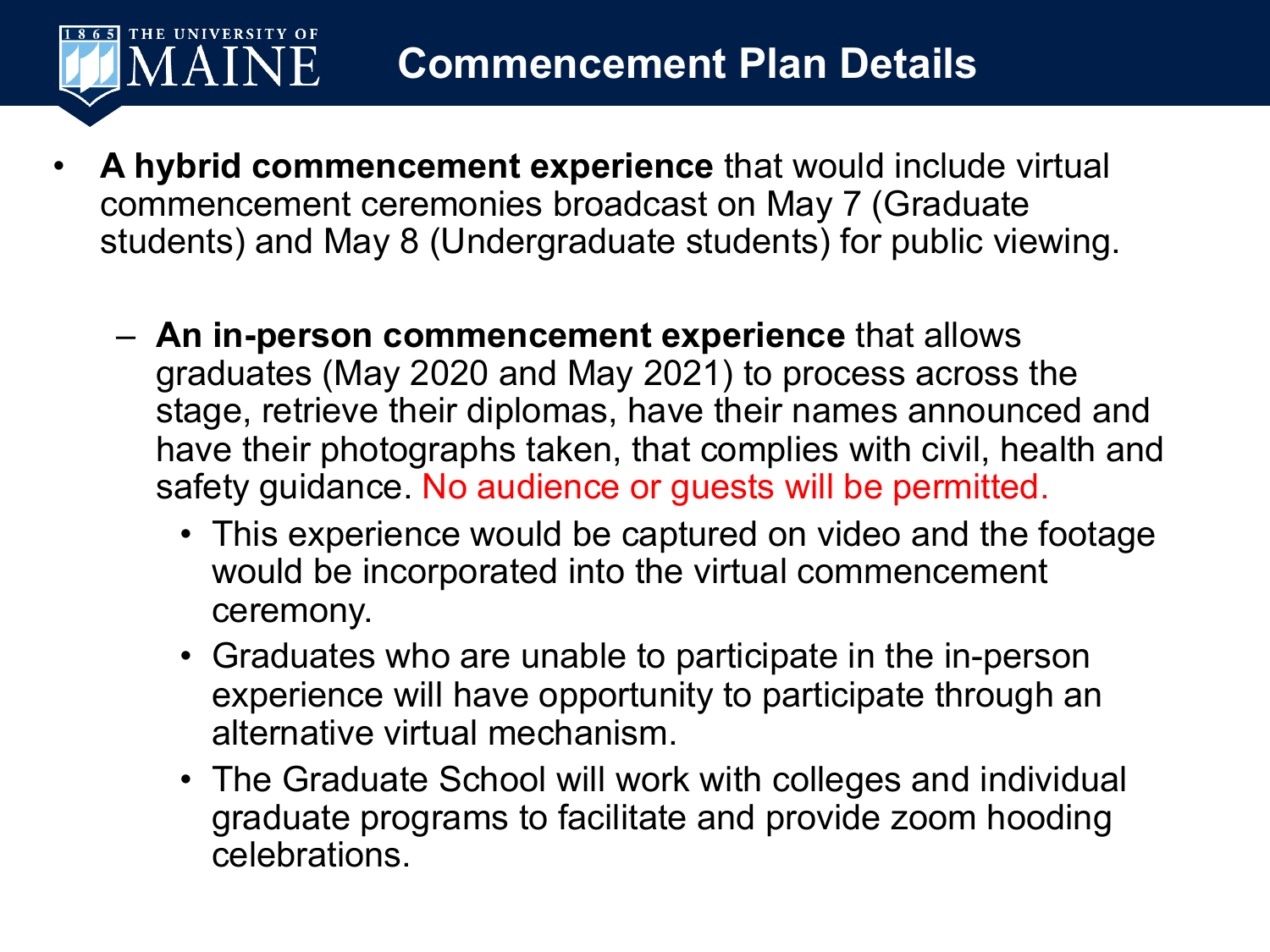## **Committee Plan Details**

THE UNIVERSITY OF

 $1865$ 

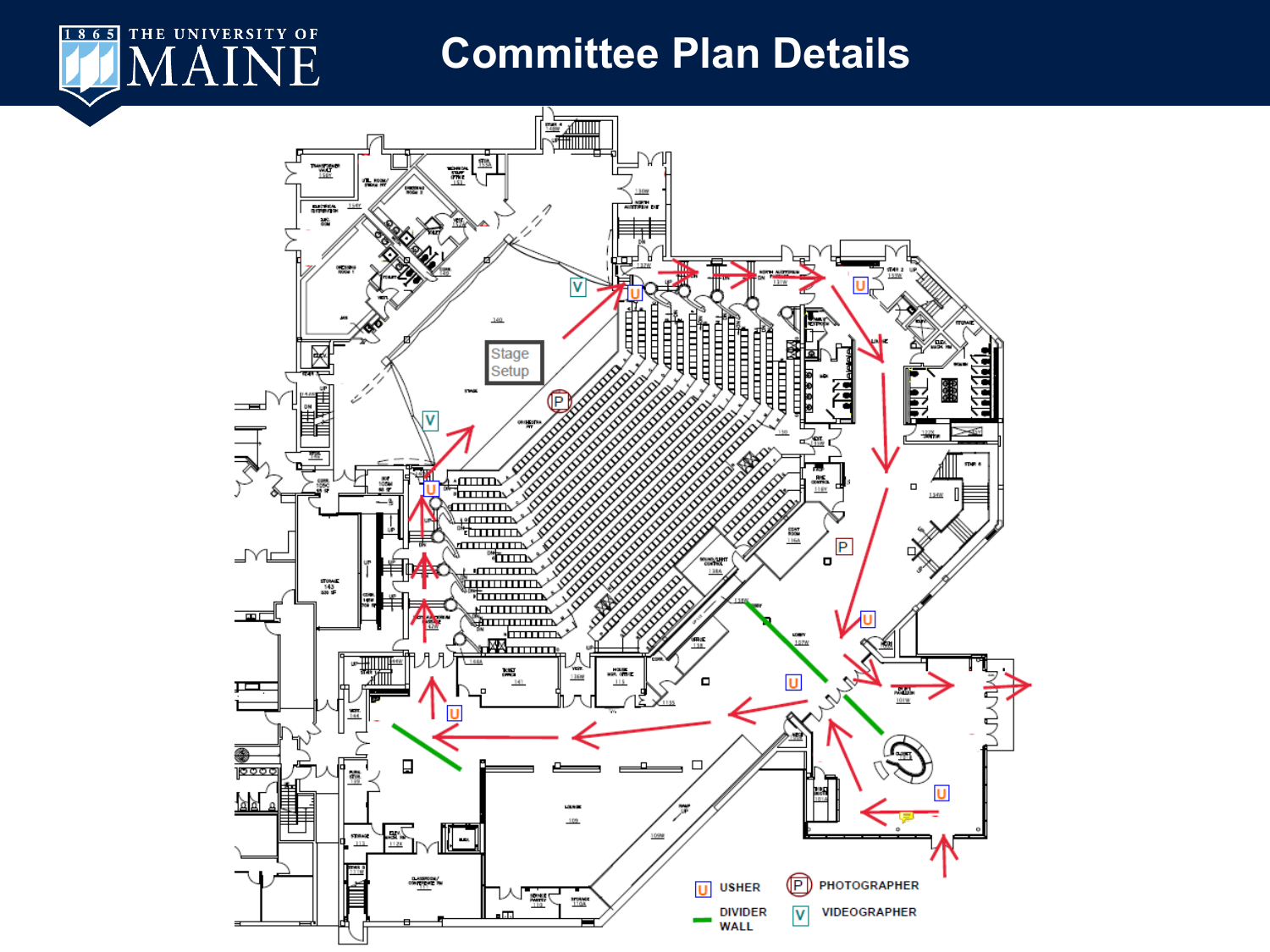#### HE UNIVERSITY OF **Committee Plan Details** AINE

- **Small college gatherings** for students on MLK Plaza as an additional opportunity to recognize their accomplishments in an in-person walkthrough event that complies with civil, health and safety guidance No audience or guests will be permitted.
	- Upon leaving the CCA, graduates will be directed towards MLK Plaza where tents and tables will be set up to allow for physically distanced recognition from their faculty.
	- A projector will be set up to allow for slideshows to run from college communicators.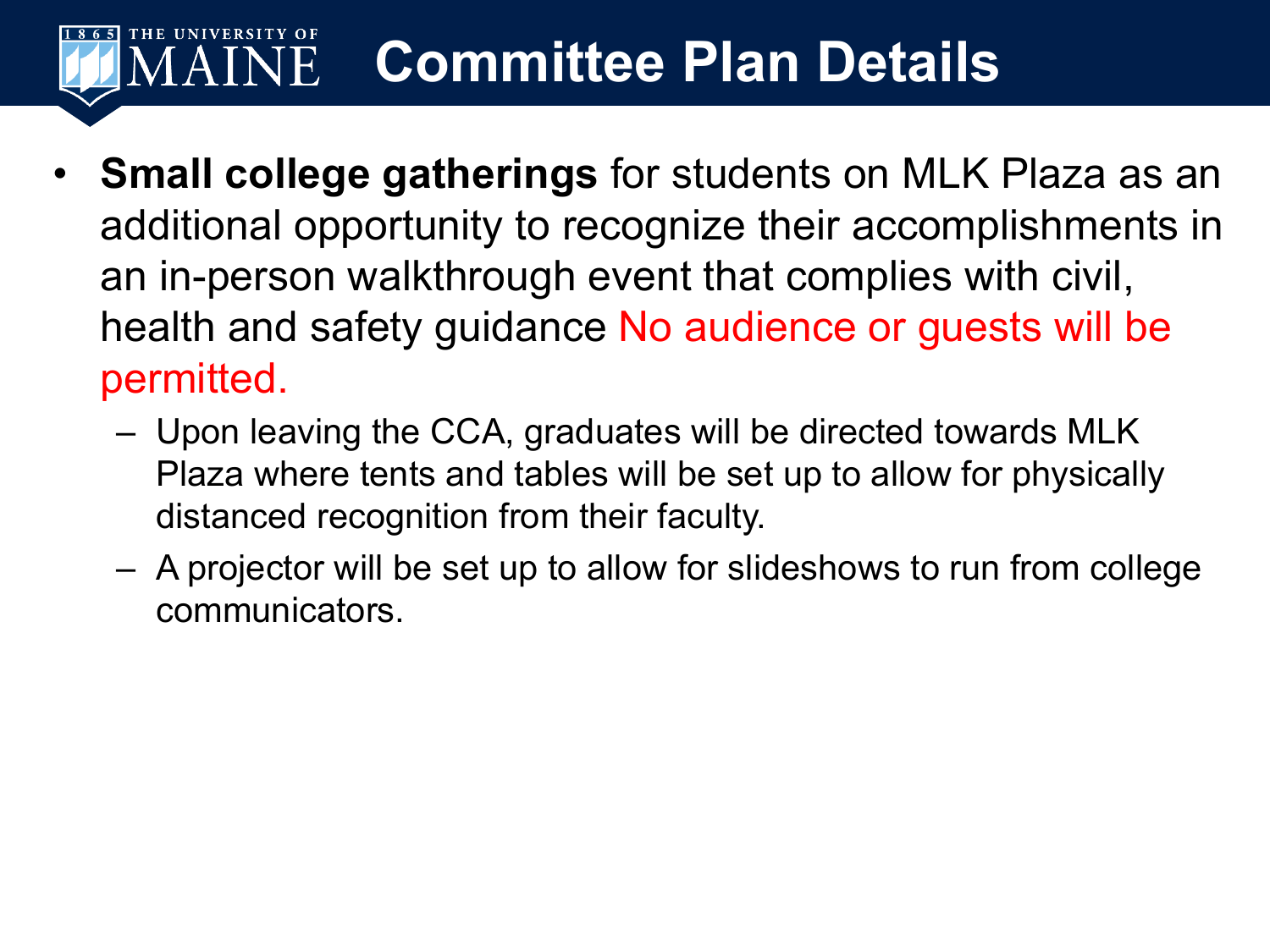#### **We need your feedback!**AINE

- Respond to the Commencement Survey
	- The committee will survey students to determine their intent to be on campus to participate for appropriate preparation and planning.
- Participate in the Graduation Pact
- Look for updates on the commencement website – https://umaine.edu/commencement/